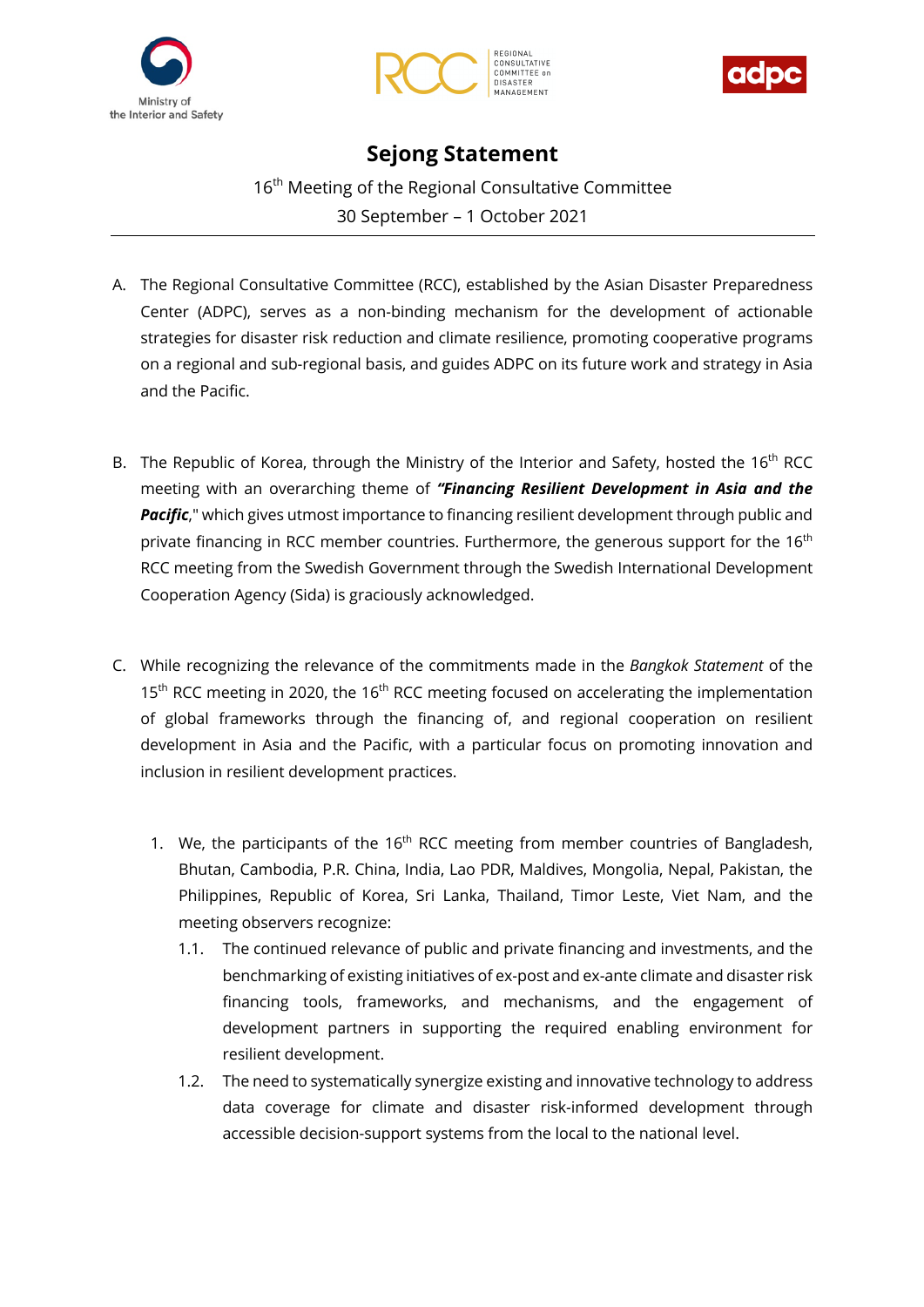





- 1.3. The continued relevance of reducing inequalities at all levels by utilizing inclusive, gender-equal, rights-based, and localized approaches towards disaster risk reduction and climate resilience.
- 2. Building on previous RCC meeting outcomes and the proceedings of this meeting, we;
	- 2.1. Call upon RCC member countries and international observers to support in the implementation of the global frameworks through the allocation of necessary technical, capital, and natural resources, such as nature-based solutions, and green and blue infrastructure, as appropriate at all levels of administration for the implementation of disaster risk reduction and climate resilience strategies, policies, plans, laws, and regulations.
	- 2.2. Commit to strengthening disaster-resilient public and private investments through structural, non-structural, and functional disaster risk reduction and climate resilience measures.
	- 2.3. Promote the development, strengthening, and sharing of good practices on risk transfer, insurance mechanisms/instruments, risk-sharing, and retention to reduce the impact of disasters in close cooperation with partners in the international community, businesses, international financial institutions, and other stakeholders.
- 3. We also;
	- 3.1. Reaffirm the need for the RCC outputs to inform other regional platforms, specifically related to investing in disaster risk reduction and climate resilience, making infrastructure and systems resilient, and sharing knowledge and innovations.
	- 3.2. Request ADPC to:
		- i. Ensure the utility of gender-equal, rights-based, and localized approaches in regional, national, and local programs to ensure indispensable social participation, collaboration, and synergy at all levels.
		- ii. Actively support member countries in enhancing climate and disaster risk finance and investments mechanisms by assessing and managing their exposure to damages and losses and using the existing and new technologies.
		- iii. Facilitate member countries to identify areas of practical cooperation by promoting and strengthening synergies across institutions, sectors, and mechanisms by leveraging available climate and disaster risk financing opportunities.
		- iv. The continued facilitation of opportunities for learning and exchanging best practices in Asia and the Pacific on climate and disaster risk financing and